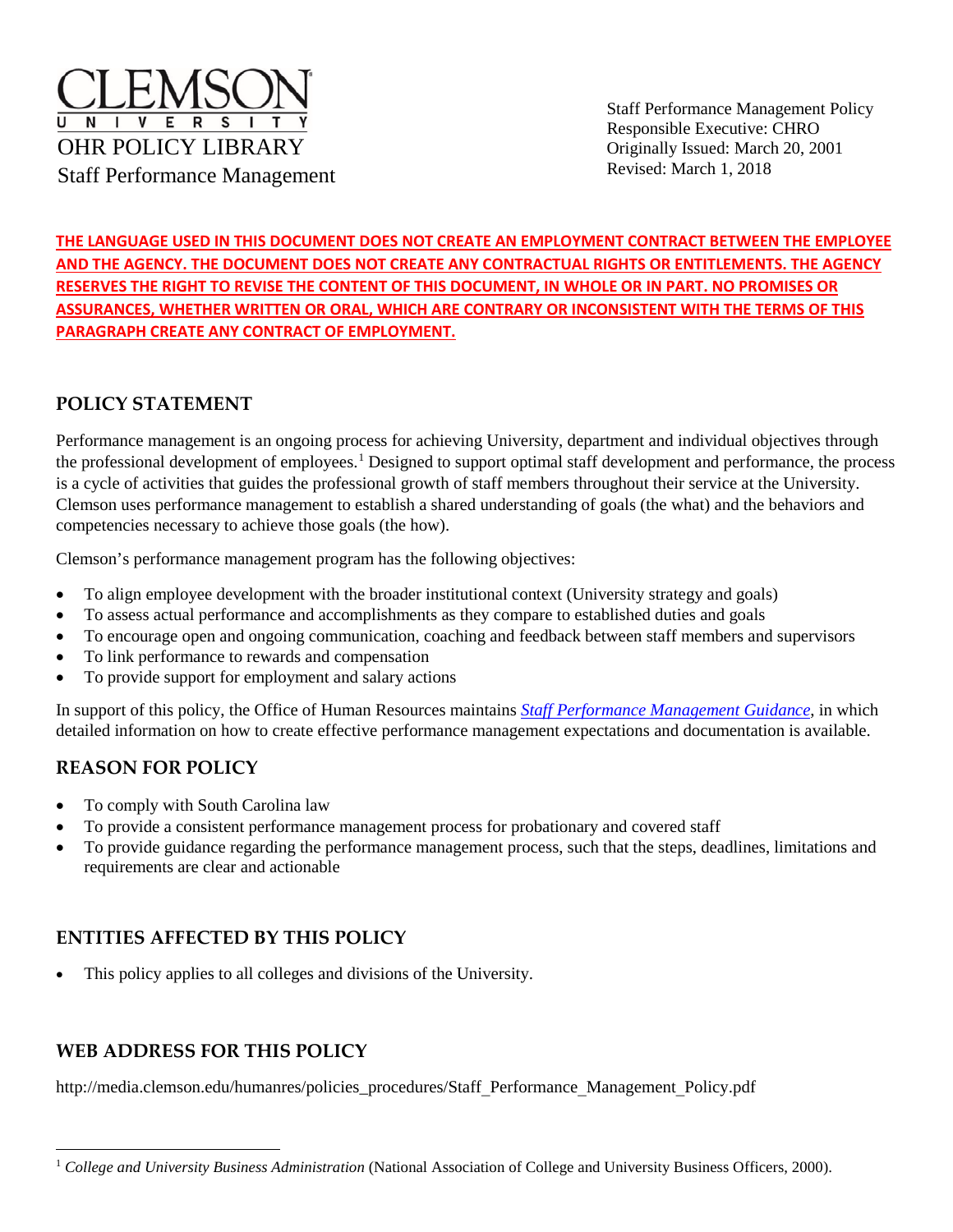# **CONTACTS**

| <b>Subject Matter</b>                      | Office | Telephone          | <b>E-mail/Web Address</b>                         |
|--------------------------------------------|--------|--------------------|---------------------------------------------------|
| Policy Clarification and<br>Interpretation | OHR    | $(864) 656 - 2000$ | http://www.clemson.edu/<br>employment/contact_hr/ |

# **DEFINITIONS**

*Established review date* – The date, established by the college/division, on which the review period begins each year. All staff performance reviews are due prior to the established review date that marks the beginning of the next review period.

*Rater* – The employee's supervisor who has direct experience or knowledge of the work being performed.

*Review Period (or Rating Period)* –The period over which the performance of the employee is assessed in an evaluation document.

*Reviewer* – The next higher-level supervisor to whom the rater reports.

*Short Year Planning Stage Document* –A performance planning stage document for a period of less than twelve (12) months. (Exception: trial period planning stage)

*Short Year Review* –A performance evaluation that evaluates a staff member's performance for a period of less than twelve (12) months. (Exception: trial period reviews and warning notice reviews)

For more definitions, please see the *[OHR Glossary of Terms](https://hr.app.clemson.edu/poly-proc/Glossary_of_Terms.pdf)*.

# **PROCEDURES**

**Scope** 

- 1. The performance management process outlined in this policy applies to all probationary and covered staff of Clemson University.
- 2. While not required, Clemson highly recommends that employees in the following position types be given informal performance evaluations:
	- a. Regular FTE staff positions that are exempt from coverage under the State Employee Grievance Procedure Act
	- b. Non-FTE staff positions (temporary, time-limited, temporary grant and intermittent)
- 3. This policy does not apply to faculty. (See the *Faculty Manual*.)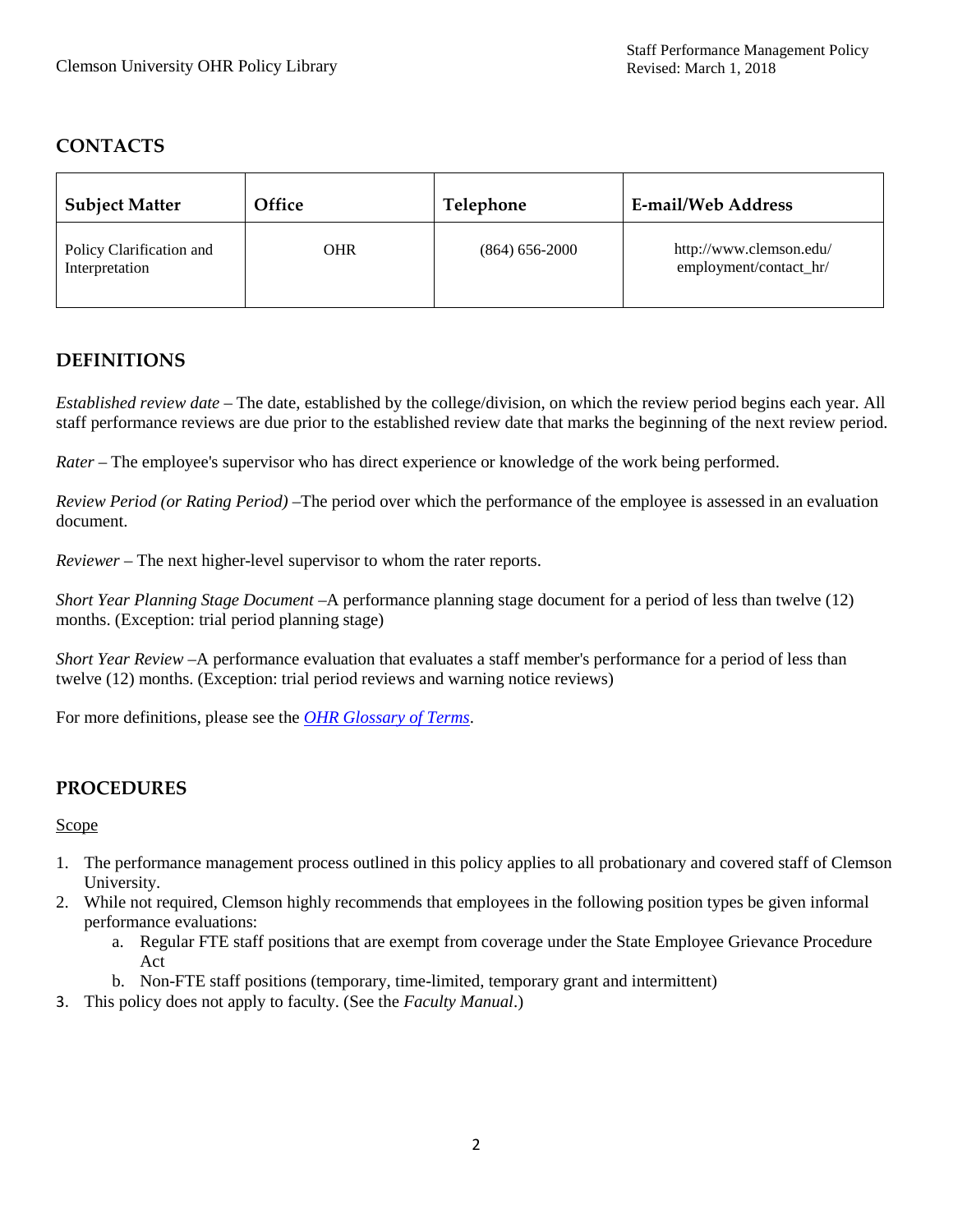### General Information

- 1. In accordance with South Carolina state regulation, all employees covered by the State Employee Grievance Procedure Act (covered employees) must receive at least one formal performance review (including a performance rating) within any 12-month period.
- 2. Performance management is the responsibility of the staff member's immediate supervisor (the rater) in conjunction with the next level supervisory position (the reviewer).
- 3. Raters are expected to complete the required performance management processes in a timely manner as a part of their supervisory responsibilities.
- 4. Any time a staff member's job responsibilities change significantly, the rater should revise the evaluation document and position description to reflect all changes.
- 5. Final evaluations must bear the signature of the rater, the reviewer and the employee, when possible. Refusal by any party to sign the evaluation is to be noted on the performance evaluation, and, if possible, a witness should sign to acknowledge that the party refused to sign.
- 6. Unless the substandard performance process has been followed, a covered employee may not be issued either an overall "unsuccessful" evaluation or an "unsuccessful" rating on any essential job duty (as defined in the position description) or any objective that significantly impacts performance.

### Established Review Date and Review Period

- 1. Each college/division elects one of the following performance review periods:
	- a. March 1-February 28/29
	- b. July 1-June 30
	- c. September 1-August 31
- 2. The established review date is the first day of the elected review period.
- 3. Performance reviews for all classified and unclassified (non-faculty) staff, except those in probationary or trial status, must be submitted no later than the last day of the review period.
- 4. Any covered employee who does not receive a rating prior to the review period's established review date will automatically receive a "concedes to successful" rating.
- 5. Review dates and ratings are recorded within the approved HR people management system.
- 6. Exceptions to the review periods must be pre-approved by the Office of Human Resources (OHR).

# Planning Stage

The planning stage is the initial stage of the performance management process and encompasses the development of a plan for 1) job functions, 2) objectives for the review period, and 3) competencies. Raters are required to conduct a planning stage with each staff member at the beginning of each review period, during which the rater and the staff member discuss the job functions (including job duties and success criteria), goals, and competencies. The reviewer and the rater should discuss the requirements for the coming year prior to the planning stage to establish the goals for the department/unit.

### Performance Management Components

### **1. Job Functions**

- The rater and the staff member are responsible for reviewing the staff member's current position description and determining which job duties to include in the planning stage. In instances where the rater and staff member cannot agree upon the job duties to include in the planning stage, the rater's decision shall be final.
- The statement outlining the job functions should include descriptive information about the rater's performance expectations (success criteria).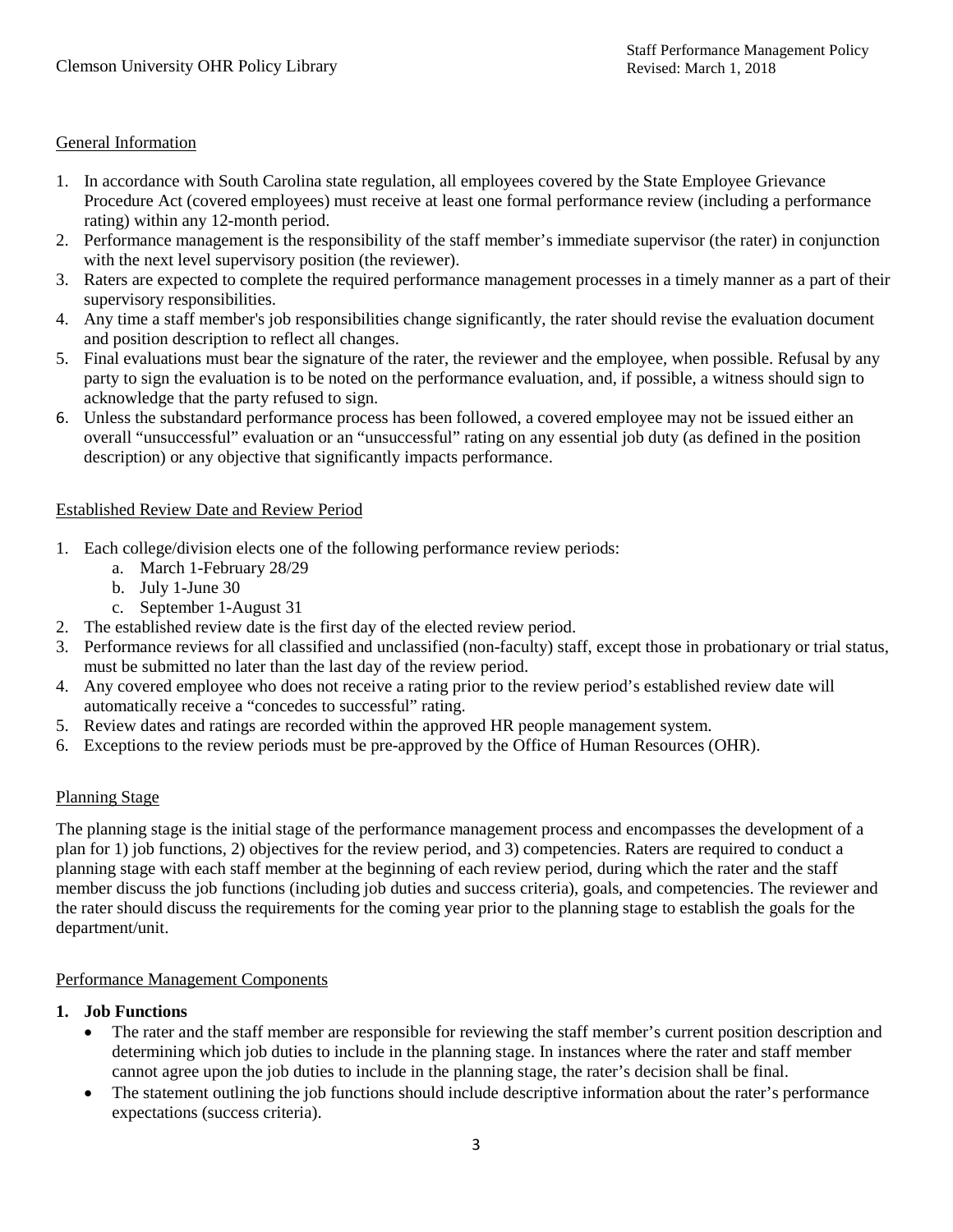- If the position description is not current, or if there is no position description, the rater should prepare a current version and submit it to OHR for approval prior to the planning stage discussion. Further, any time a staff member's job responsibilities change significantly, the rater should update the position description to reflect the change and submit it to OHR for approval. The planning stage documentation should likewise be updated.
- The staff member's performance of each job function shall be rated during the performance evaluation.

# **2. Objectives**

- Each staff member should be required to complete at least one performance objective directly related to the University's strategic goals. (A detailed description of the University's goals can be found in the strategic plan, currently ClemsonForward.)
- Additional objectives are optional and should vary based on unit and division goals.
- Further, an objective should be included any time a staff member is assigned a special, non-recurring project or assignment that is not included in the position description.
- The statement outlining the objective(s) should also include descriptive information about the rater's performance expectations (success criteria).
- The staff member's performance as it relates to each objective shall be rated during the performance evaluation.
- **3. Competencies** (*formerly called Performance Characteristics*)
	- The competency section shall be used to emphasize those characteristics that are important to success in performing the job functions and objectives included in the planning stage.
	- Each competency is to be defined in the planning stage, and the staff member's demonstration of each is to be rated as "acceptable" or "unacceptable" in the evaluation stage.
	- The competency ratings shall be considered in the determination of the overall performance rating.
	- All supervisors are to be rated on the competency of "Supervision and Management," defined as follows:
		- o Structures and directs the work efforts of others
		- o Coaches, develops and evaluates the performance of others
		- o Promotes equal opportunity in areas such as hiring, promotion, or placement
		- o Demonstrates a level of personal and organizational commitment to equal opportunity

#### *Determining Developmental/Professional Goals (Optional)*

Outside the official performance planning and review process, supervisors and employees may discuss the employee's developmental/professional goals and determine ways to achieve or support those goals.

- Developmental goals are optional and should be owned and driven by the staff member with support and coaching from the supervisor.
- Areas in which the staff member might develop and grow may be identified.
- Developmental goals should help the staff member build the skills and competence needed to achieve future University and professional goals.
- These developmental/professional goals should not be evaluated as part of the official performance review process. For more information, see *Staff Performance Management Guidance*.

#### Evaluation Stage

The performance evaluation occurs toward the end of the performance review period. All performance evaluations shall be made in writing by the employee's immediate supervisor (the rater) who has direct experience or knowledge of the work being performed. The evaluation shall be reviewed by the next higher level supervisor (the reviewer), in all cases except where the rater is the University president, prior to the rater discussing the evaluation with the employee. The reviewer may attach additional comments to the evaluation and in the attachment may take exception to the rater's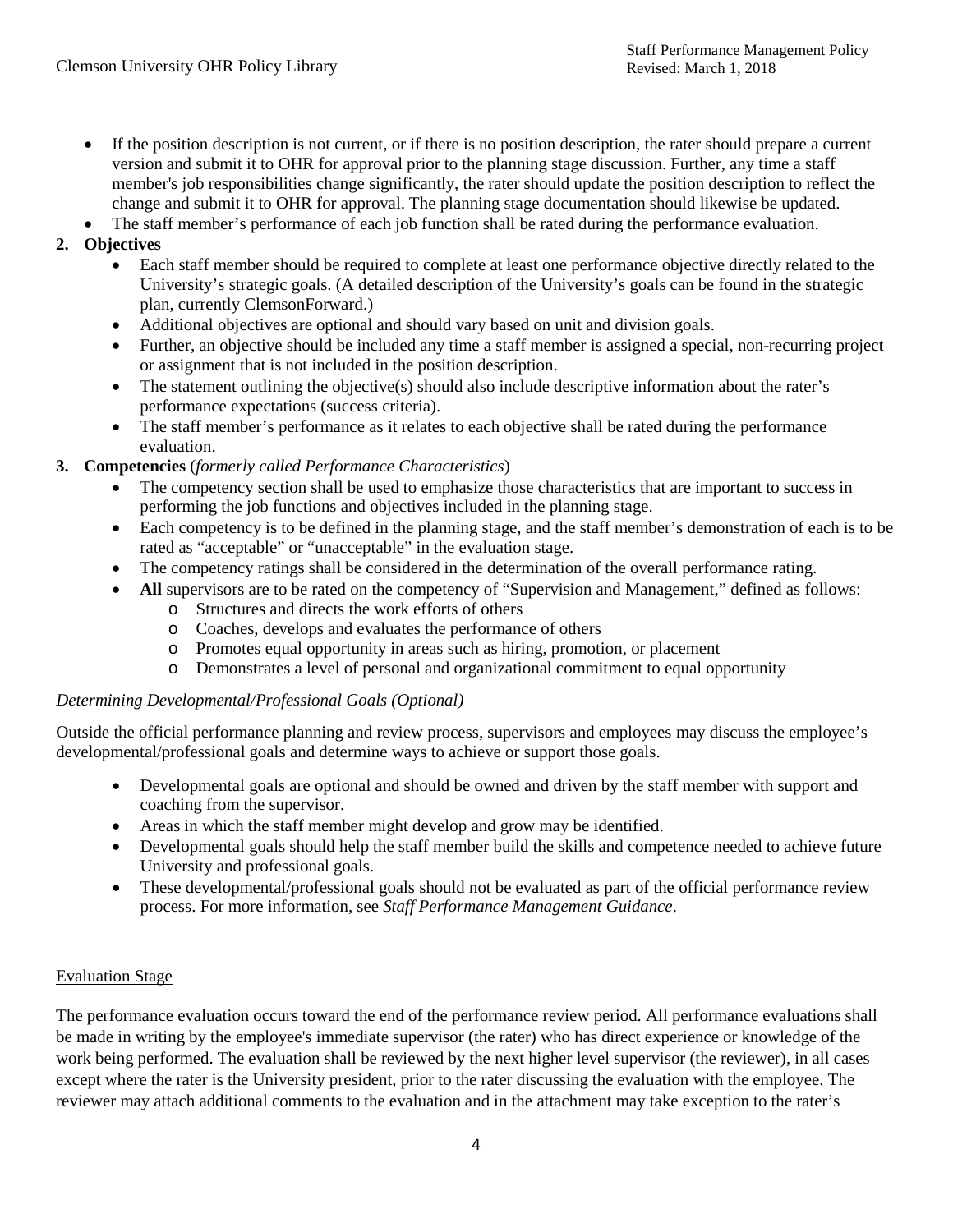evaluation. In addition, the reviewer has the authority to change the evaluation completed by the rater. If the reviewer elects to change the rating, the change and associated justification are to be noted on the evaluation document.

Each staff member shall be given an annual evaluation no more than 90 calendar days prior to the performance review date. The performance review date marks the beginning of a new review period. If a covered staff member does not receive an evaluation prior to the next review period's performance review date, the staff member's rating will concede to successful by default.

#### Ongoing Performance Management – Coaching and Feedback

While the rater is expected to provide coaching and performance feedback to staff throughout the review period, the University affords flexibility in ongoing performance management. An unofficial mid-year review is encouraged to facilitate ongoing communication between supervisors and staff. In addition, a rater may gather feedback to prepare the evaluation document and/or conduct unofficial evaluations more frequently than required in this policy.

#### Performance Rating Scale

Clemson University uses a six-level scale (see Table 1 below) to rate job functions, objectives, and overall performance:

- 1. Top Performance
- 2. Exceptional Performance
- 3. Successful Performance
- 4. Developing Performance
- 5. Improvement Needed
- 6. Unsuccessful Performance

For equivalency purposes, the "successful performance," "developing performance," and "improvement needed" ratings equate to or convert to "successful" in the state rating system and are the equivalent to the "meets" rating referenced in the State Employee Grievance Procedure Act. The "exceptional performance" and "top performance" ratings equate to an "exceptional" rating in the state system.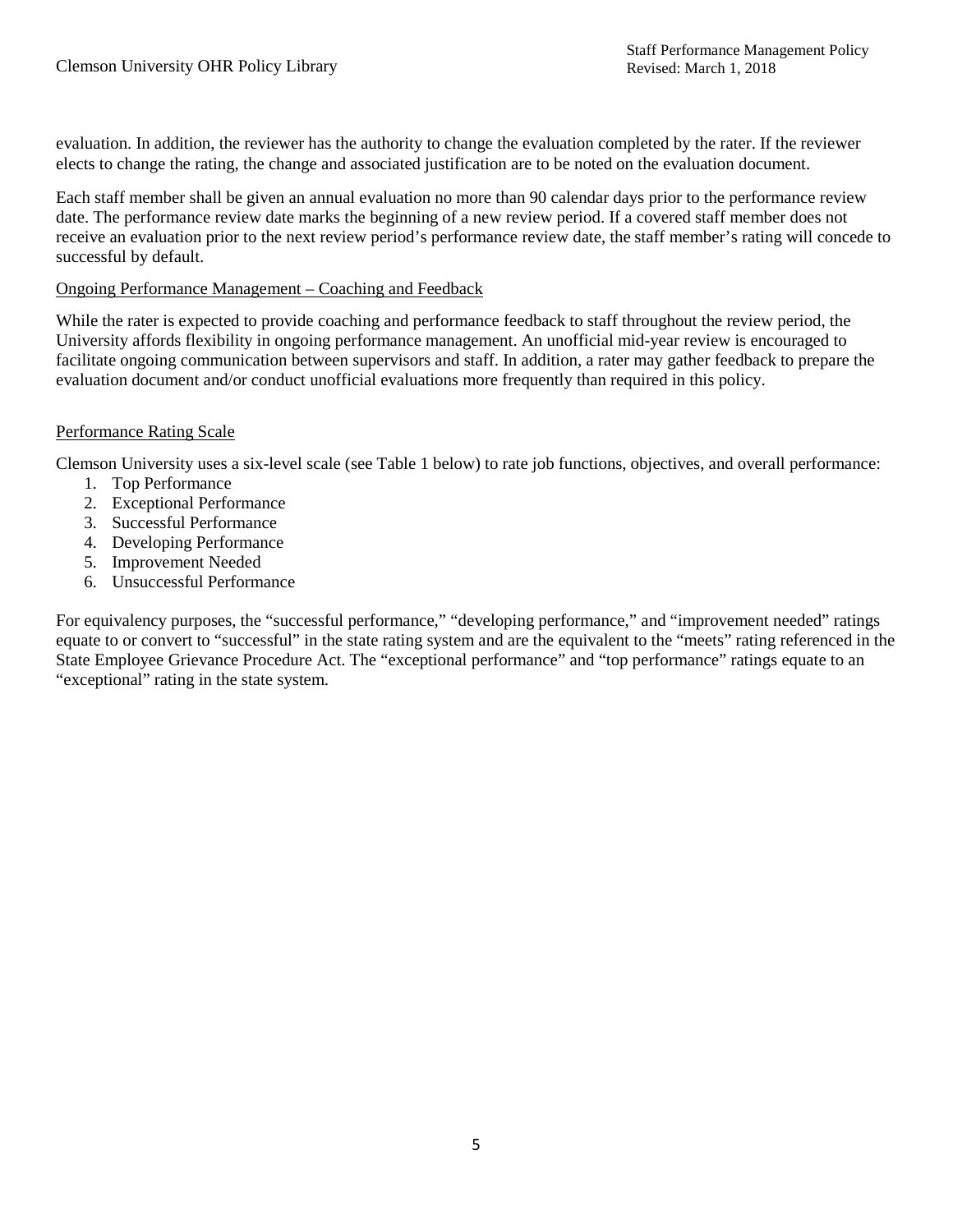| <b>Proposed</b><br><b>Rating</b>          | <b>Performance Description</b>                                                                                                                                                                                                                                                                                                                                                                  | <b>Typical</b><br><b>Distribution</b> |
|-------------------------------------------|-------------------------------------------------------------------------------------------------------------------------------------------------------------------------------------------------------------------------------------------------------------------------------------------------------------------------------------------------------------------------------------------------|---------------------------------------|
| <b>Top</b><br><b>Performance</b>          | Significantly exceeded expectations for all job functions, objectives,<br>and competencies; made significant or unique contributions to the<br>University and is considered a role model; is considered to have the<br>highest potential for ongoing development and advancement. This<br>rating is intended to be reserved for the highest level of performance.                               | $2 - 5%$                              |
| <b>Exceptional</b><br><b>Performance</b>  | Consistently demonstrated more than expected results in all job<br>functions and objectives; consistently demonstrated the full range of<br>positive job-related competencies.                                                                                                                                                                                                                  | 10-15%                                |
| <b>Successful</b><br><b>Performance</b>   | Consistently demonstrated full achievement in all job functions and<br>objectives and frequently exceeded expectations; consistently<br>demonstrated positive job-related competencies.                                                                                                                                                                                                         | 50-60%                                |
| <b>Developing</b><br><b>Performance</b>   | Did not fully meet the stated job functions and objectives for the<br>review period; demonstration of competencies was inconsistent; This<br>rating is appropriate for employees who need to develop skills or<br>receive additional training in order to fully contribute in their role.<br>Consistent performance monitoring, coaching and improvement is<br>necessary.                       | 10-15%                                |
| Improvement<br><b>Needed</b>              | Did not consistently meet performance expectations in terms of job<br>functions and objectives and required frequent supervisory direction;<br>achievements, contributions and/or competencies did not meet the<br>requirements for the position; significant improvement is necessary,<br>and a Performance Improvement Plan or Warning Notice for<br>Substandard Performance may be required. | $2 - 5%$                              |
| <b>Unsuccessful</b><br><b>Performance</b> | Actual performance of functions and achievement of objectives and/or<br>competency behaviors did not meet the stated job duties and<br>objectives for the review period; performance negatively affected<br>team or University success. NOTE: This rating only may be used after<br>the substandard performance process has been followed.                                                      | $2 - 5\%$                             |

# Table 1: Performance Rating Scale—Descriptions and Distributions[2](#page-5-0)

### Substandard Performance Process

l

A covered staff member is entitled to adequate notice of substandard performance and the opportunity to improve the substandard performance before receiving an "unsuccessful performance" rating and being removed from the position.

<span id="page-5-0"></span><sup>&</sup>lt;sup>2</sup> The distribution scale outlined in Table 1 is intended as a guide to demonstrate a typical distribution of ratings. There is no required or compelled distribution.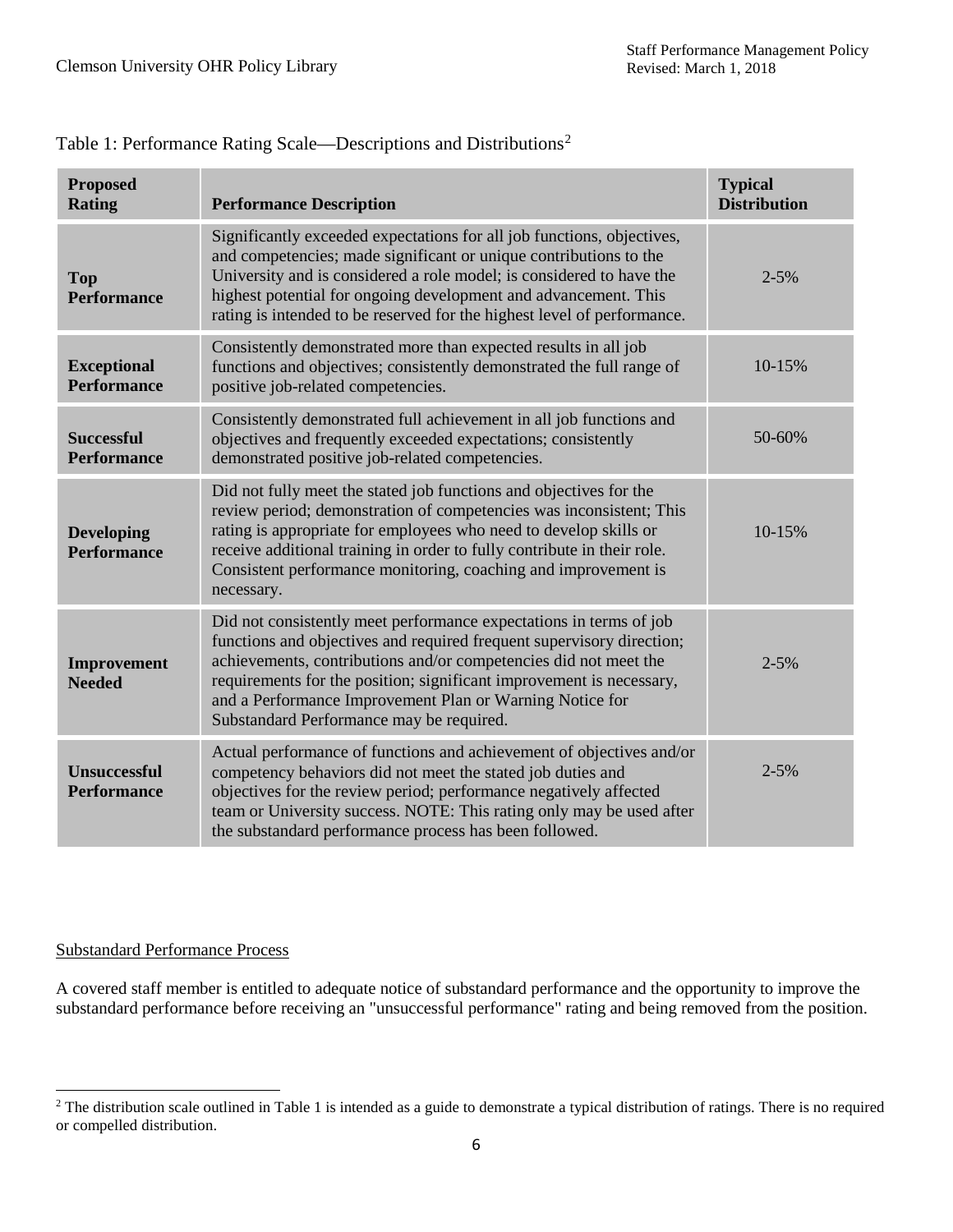To ensure that adequate notice and opportunity occur, the following procedures shall be followed:

- 1. A rater shall issue a Warning Notice of Substandard Performance prior to issuing an "unsuccessful" rating to a covered staff member. If during the performance period a staff member is considered "unsuccessful" in any essential job function or objective that significantly impacts performance, the rater shall provide the staff member with a written Warning Notice of Substandard Performance. The warning notice shall provide for an improvement period of no less than 30 calendar days and no more than 120 calendar days. The warning notice may be issued at any time during the review period. Ordinarily, the improvement period may not extend beyond the staff member's review date. However, the performance review date may be advanced to coincide with the Warning Notice of Substandard Performance dates. Should this occur, and a satisfactory review is completed, a staff member is to receive a short-year planning stage and review (if necessary) to comply with the established review date.
- 2. The rater and staff member should participate in drafting an improvement plan. The improvement plan should include a list of ways to improve the deficiencies and other appropriate performance-related recommendations. In those instances where the rater and staff member cannot agree upon the content of the improvement plan, the rater's decision shall be final.
- 3. During the improvement period, the staff member and the rater shall have regularly scheduled meetings to discuss the staff member's progress. The rater is required to document the counseling sessions to verify that they were held.
- 4. By the end of the improvement period, if the staff member's performance is rated "successful" or above on all essential job functions/objectives or competencies that significantly impact performance that are noted in the warning notice, employment shall continue. If, at the end of the improvement period, the staff member is rated "unsuccessful" on any essential job function or rated "unacceptable" on any competency that significantly impacts performance as noted in the warning notice, the staff member shall be removed from the position immediately (i.e., terminated, reassigned, demoted).
- 5. Once a period for improving substandard performance has been established, the staff member must receive a written evaluation prior to the end of the improvement period or the staff member will receive a "concedes to successful."
- 6. If a staff member has been issued two warning notices within a 365-day period and, for a third time within the 365 day period, performance drops to a substandard level on any essential job function/objective that which significantly impacts performance, the rater shall issue an "unsuccessful performance" evaluation and remove the staff member from the position. A warning notice is not required on the third occurrence of substandard performance.

### Warning Notice of Substandard Performance

The requirements of a Warning Notice of Substandard Performance are as follows:

- 1. The notice shall be in writing, addressed to the staff member, labeled as a Warning Notice of Substandard Performance, and signed by the staff member (witnessed, if the staff member will not sign).
- 2. The notice shall include the following:
	- a. The job duties, objectives, and/or competencies included on the staff member's planning document that are considered to be at an "unsuccessful" or "unacceptable" level
	- b. An explanation of the deficiencies for each job function, objective, and/or competency listed in (a) above
	- c. Actions to take to improve the noted deficiencies
- 3. The notice shall set the period for improvement and describe the consequences if performance does not improve to an acceptable level (i.e., termination, demotion, reassignment).
- 4. The notice shall include a plan for meetings to discuss the staff member's progress during the improvement period.
- 5. Copies of the notice shall be given to the staff member and placed in the staff member's official personnel file.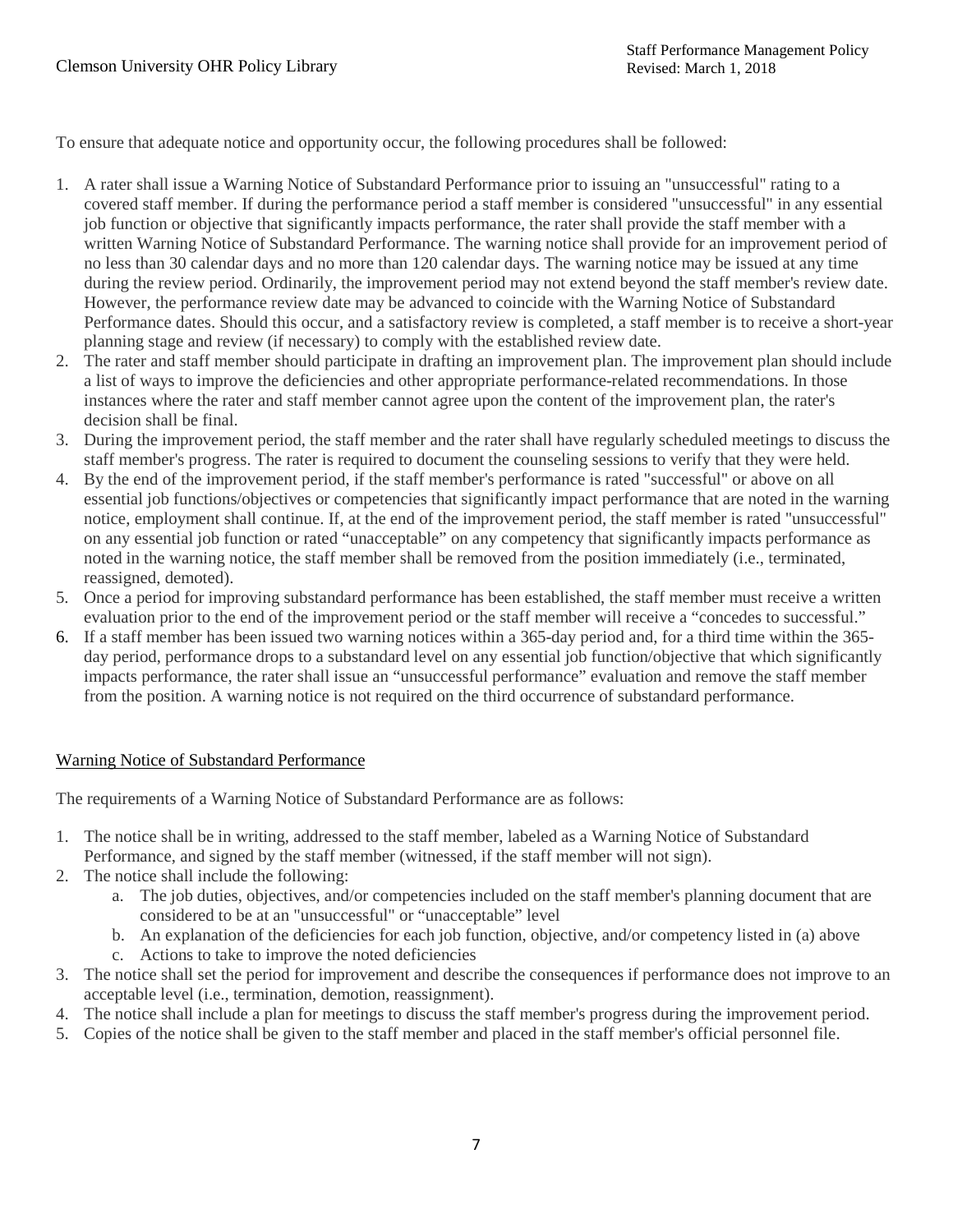### Special Circumstances

#### **1. Leave**

A staff member on approved leave (with or without pay) for more than 30 consecutive workdays may have the performance review date advanced up to 90 days. After the staff member returns from leave, a short-year planning stage and review is to be completed, if necessary, in order to comply with the established review date.

### **2. Probationary Periods**

Each new staff member in a regular FTE position shall be rated prior to the completion of a twelve-month probationary period. The performance review date marks the beginning of a new review period. If a staff member does not receive a performance evaluation prior to the performance review date, the staff member will receive a "concedes to successful" and obtain covered status as a state employee. The probationary period may not be extended. If a staff member is not performing satisfactorily during the probationary period, the staff member shall be terminated before becoming a covered employee. Until a staff member has completed the probationary period and has an "improvement needed" or higher overall rating on the evaluation, the staff member has no grievance rights under the State Employee Grievance Procedure Act; therefore, Clemson University is not required to follow the Substandard Performance Process to terminate a probationary staff member. After satisfactory completion of the probationary period, a staff member is to receive a shortyear planning stage and review, if necessary, to comply with the established review date. The "successful performance," "developing performance," and "improvement needed" ratings are equivalent to the "meets" rating referenced in the State Employee Grievance Procedure Act.

#### **3. Trial Periods**

Each covered staff member who has been demoted, promoted or reclassified shall serve a six-month trial period in the position. However, if an employee's state class title changes to a class in which the employee has previously completed a successful trial period and attained covered status in the class, the employee does not serve another trial period. The performance review date marks the beginning of a new review period. If a staff member does not receive a performance evaluation prior to the performance review date, the staff member will receive a "concedes to successful." Once a staff member has completed a successful trial period, the staff member retains regular covered status in the class throughout continuous service. The six-month trial period may be extended up to 90 calendar days upon written notice to the staff member prior to the end of the six-month trial period. The staff member's performance review date shall be advanced for the period such extension is in effect.

The Substandard Performance Process is not required to demote or reclassify downward a staff member in trial status to the same class from which promoted, if the demotion or reclassification occurs within the trial period. The Substandard Performance Process is also not required to demote or reclassify downward an employee in trial status to a class in an equal or higher pay band from which promoted, if the demotion or reclassification occurs within the trial period. The staff member in trial status may not grieve such demotion. The staff member in trial status may not be terminated or demoted to a class in a lower pay band than that from which promoted for performance reasons without following the Substandard Performance Process. After satisfactory completion of the trial period, a staff member is to receive a short year planning stage and review, if necessary, to comply with the established review date.